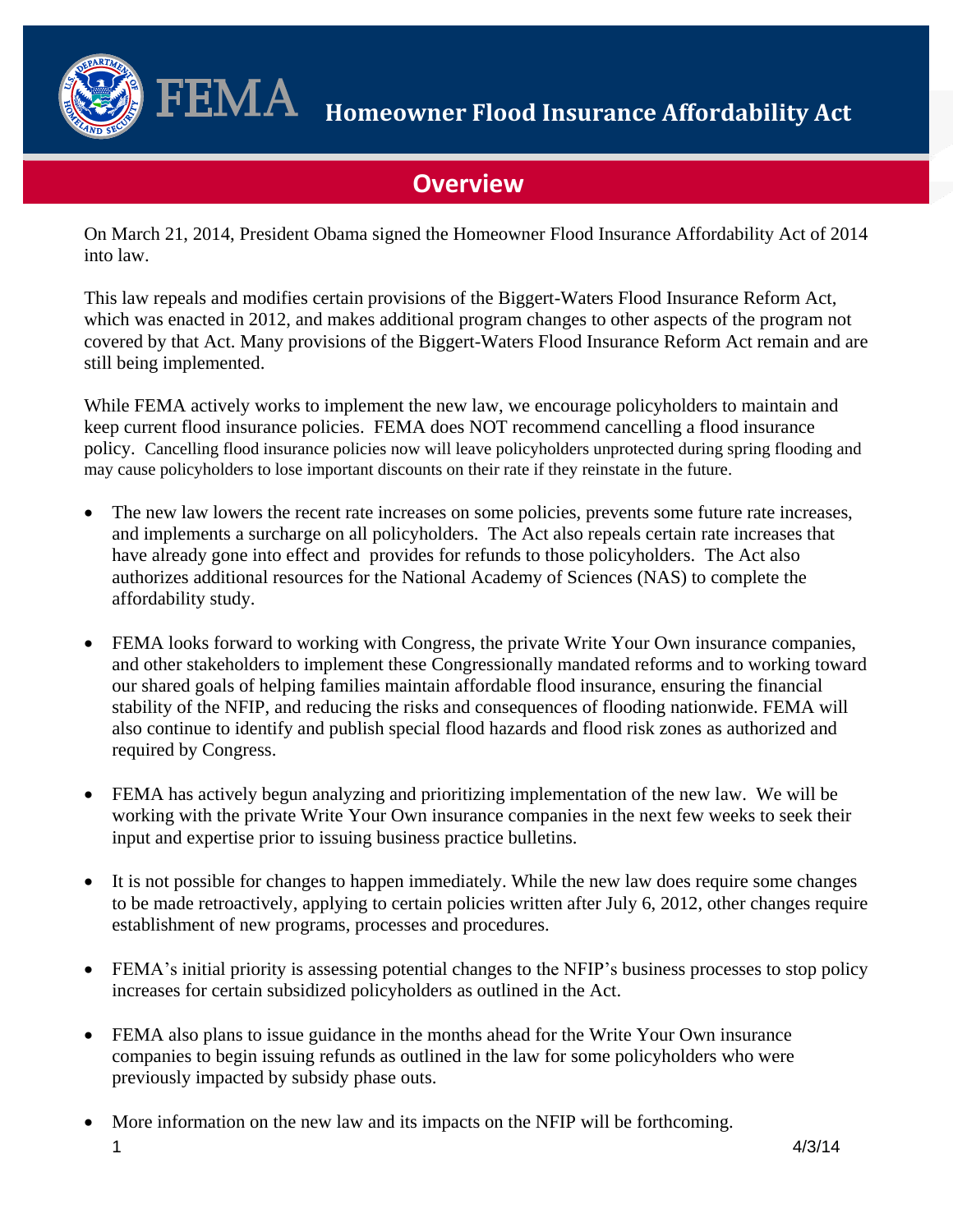## **REFUNDS**

- For certain flood insurance policies affected by the Pre-Flood Insurance Rate Map (Pre-FIRM) subsidy elimination required by BW-12, the new law mandates refunds of the excess premiums that those policyholders were charged pursuant to the requirements of BW-12. Refunds will not affect all subsidized policyholders who received rate increases as directed by Congress in BW-12, only policyholders for whom the rate increases under BW-12 were revoked by the new law. Refunds will affect only a small percentage of the overall NFIP policy base.
	- o Prior to restoring and refunding premiums, FEMA is required by the Homeowner Flood Insurance Affordability Act to consult with its partner insurers (Write-Your-Own insurance companies or WYOs) to develop guidance and rate tables.
	- o In accordance with the new law, FEMA will work to develop and finalize its guidance and rate tables within eight months.
	- o The law provides WYO insurance companies between six and eight months to implement the changes and update systems to implement the guidance.
- FEMA is working closely with the WYO insurance companies to develop a timetable for processing refunds expediently.
- REFUNDS APPLY TO:
	- o Policyholders in high-risk areas who were required to pay their full-risk rate after purchasing a new flood insurance policy on or after July 6, 2012.
- REFUNDS MAY APPLY TO:
	- o Policyholders who renewed their policy after the Homeowner Flood Insurance Affordability Act was enacted on March 21, 2014 and whose premium increased more than 18 percent .
- REFUNDS DO NOT APPLY TO:
	- o Policyholders paying the 25 percent annual rate increases, as required by Congress in BW-12, for a Pre-FIRM subsidized non-primary residence, business, Severe Repetitive Loss property, or building that was substantially damaged or improved.
	- o Policyholders whose full-risk premium is less than the Pre-FIRM subsidized premium, or who were not overcharged according to any retroactive revisions to the Pre-FIRM subsidized rates required by the new law.
- Policyholders who saw usual, annual rate increases in 2013 or 2014, or policyholders who paid the 5 percent fee, as required by BW-12, for the NFIP Reserve Fund, will only see a refund if their premium renewal was after March 21, 2014 and their total premium, including the reserve fund, exceeded 18 percent.

## **PREMIUM RATES FOR SUBSIDIZED POLICIES**

- The new law requires gradual rate increases to properties now receiving artificially low (or subsidized) rates instead of immediate increases to full-risk rates required in certain cases under BW-12.
- FEMA is required to increase premiums for most subsidized properties by no less than 5 percent annually until the class premium reaches its full-risk rate. It is important to note that close to 80 percent of NFIP policyholders paid a full-risk rate prior to either BW-12 or HFIAA, and are minimally impacted by either law.
- With limited exceptions flood insurance premiums cannot increase more than 18 percent annually.
	- o There are some exceptions to these general rules and limitations, The most important of these exceptions is that policies for the following properties will continue to see up to a 25 percent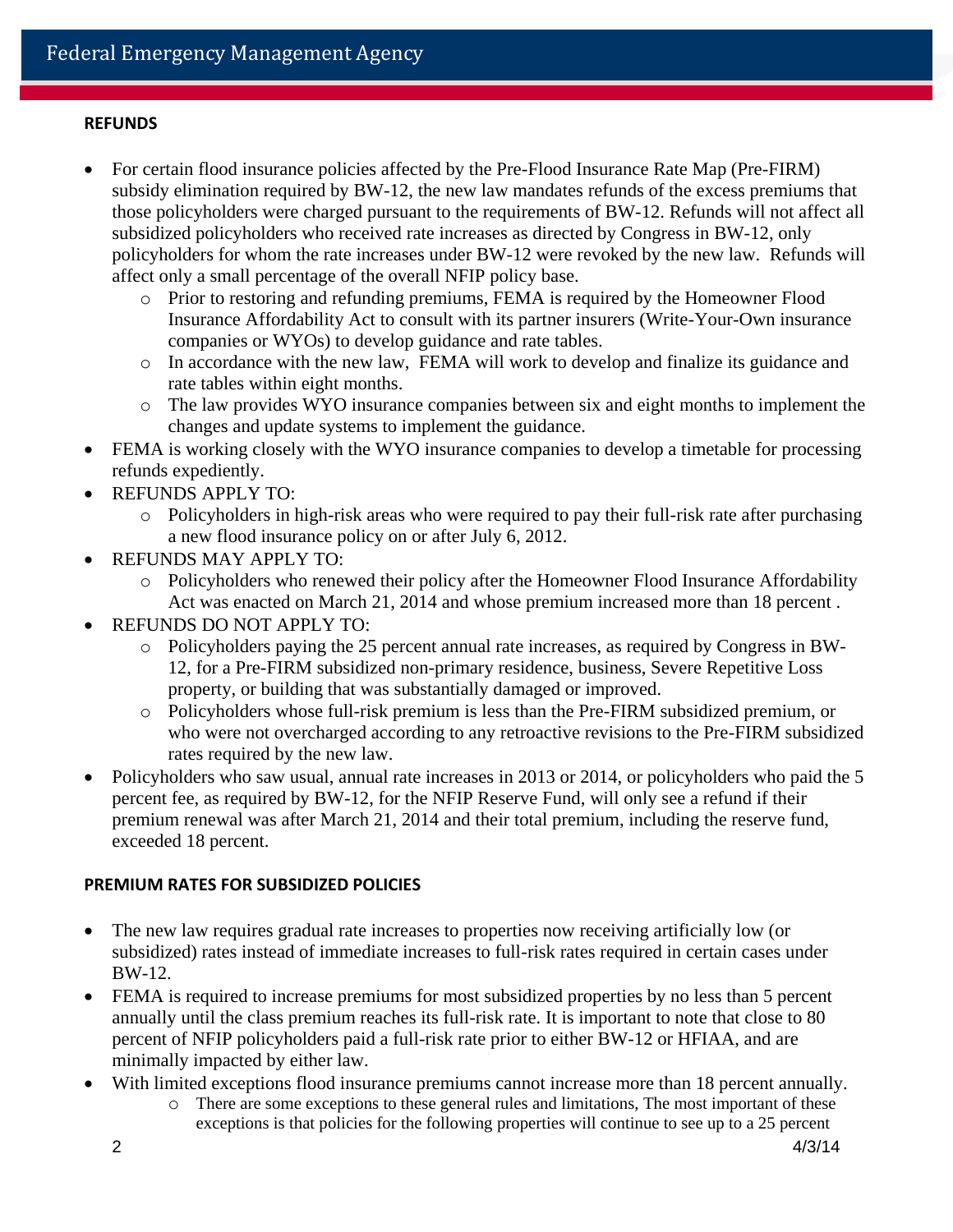annual increases as required by BW-12 until they reach their full-risk rate: Older business properties insured with subsidized rates;

- o Older non-primary residences insured with subsidized rates;
- o Severe Repetitive Loss Properties insured with subsidized rates;
- o and buildings that have been substantially damaged or improved built before the local adoption of a Flood Insurance Rate Map (known as Pre-FIRM properties).
- In order to enable new purchasers of property to retain Pre-FIRM rates while FEMA is developing its guidelines, a new purchaser will be allowed to assume the prior owner's flood insurance policy and retain the same rates until the guidance is finalized. Also, lapsed policies receiving Pre-FIRM subsidized rates may be reinstated with Pre-FIRM subsidized rates pending FEMA's implementation of the rate increases required by the Homeowner Flood Insurance Affordability Act.

#### **NEW SURCHARGE ON ALL POLICIES**

 A new surcharge will be added to all policies to offset the subsidized policies and achieve the financial sustainability goals of BW-12. A policy for a primary residence will include a \$25 surcharge. All other policies will include a \$250 surcharge. The fee will be included on all policies, including full-risk rated policies, until all Pre-FIRM subsidies are eliminated.

#### **GRANDFATHERING**

- The new law repeals a provision of BW-12 that required FEMA, upon the effective date of a new or updated Flood Insurance Rate Map, to phase in premium increases over five years by 20 percent a year to reflect the current risk of flood to a property, effectively eliminating FEMA's ability to grandfather properties into lower risk classes.
- Also for newly mapped in properties, the new law sets first year premiums at the same rate offered to properties located outside the Special Flood Hazard Area (preferred risk policy rates).
- With limited exceptions, flood insurance premiums cannot increase more than 18 percent annually.

## **FLOOD INSURANCE ADVOCATE**

- The new law requires FEMA to designate a Flood Insurance Advocate to advocate for the fair treatment of NFIP policy holders.
- The Advocate will:
	- o Educate property owners and policyholders on individual flood risks; flood mitigation; measures to reduce flood insurance rates through effective mitigation; the flood insurance rate map review and amendment process; and any changes in the flood insurance program as a result of any newly enacted laws;
	- o Assist policy holders and property owners to understand the procedural requirements related to appealing preliminary flood insurance rate maps and implementing measures to mitigate evolving flood risks;
	- o Assist in the development of regional capacity to respond to individual constituent concerns about flood insurance rate map amendments and revisions;
	- o Coordinate outreach and education with local officials and community leaders in areas impacted by proposed flood insurance rate map amendments and revisions; and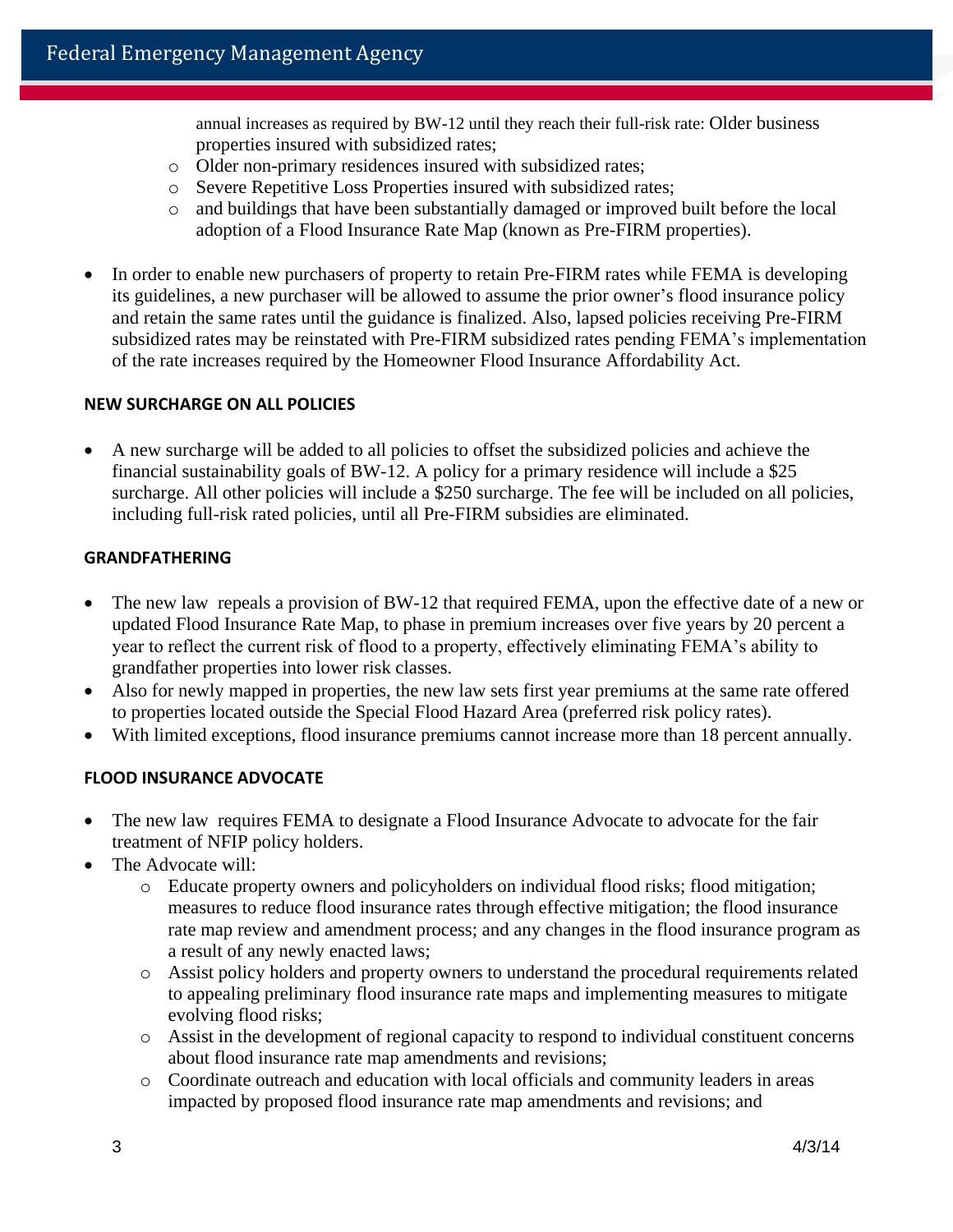o Aid potential policy holders in obtaining and verifying accurate and reliable flood insurance rate information when purchasing or renewing a flood insurance policy.

## **OTHER PROVISIONS**

- The new law permits FEMA to account for property specific flood mitigation that is not part of the insured structure in determining a full-risk rate.
- The law requires that residential basement floodproofing be considered when developing full-risk rates after a map changes increasing the Base Flood Elevation in an area where residential basement floodproofing is permitted.
- The law mandates that FEMA develop an installment plan for non-escrowed flood insurance premiums, which will require changes to regulations and the Standard Flood Insurance Policy contract.
- The law increases maximum deductibles.
- The law encourages FEMA to minimize the number of policies where premiums exceed 1-percent of the coverage amount, and requires FEMA to report such premiums to Congress.

# **DRAFT AFFORDABILITY FRAMEWORK**

- The new law requires FEMA to prepare a draft affordability framework, which is due to Congress 18 months after completion of the affordability study required by BW-12. The Affordability Study required by BW-12 is underway and is being conducted by the National Academies of Sciences, as specified in the BW-12 law.
- In developing the affordability framework, FEMA must consider:
	- o accurate communication to customers of the flood risk,
	- o targeted assistance based on financial ability to pay,
	- o individual and community actions to mitigate flood risk or lower cost of flood insurance,
	- o the impact of increases in premium rates on participation in NFIP,
	- o and the impact of mapping update on affordability of flood insurance.
- The affordability framework will include proposals and proposed regulations for ensuring flood insurance affordability among low-income populations.

# **MAPPING**

- The Homeowner Flood Insurance Affordability Act requires the Technical Mapping Advisory Council (TMAC) to review the new national flood mapping program authorized under the 2012 and 2014 flood insurance reform laws. The law requires the Administrator to certify in writing to Congress that FEMA is utilizing "technically credible" data and mapping approaches. The law also requires FEMA to submit the TMAC review report to Congress.
- FEMA will be looking to the TMAC for recommendations on how best to meet the legislatively mandated mapping requirements for the new mapping program including the identification of residual risk areas, coastal flooding information, land subsidence, erosion, expected changes in flood hazards with time, and others.